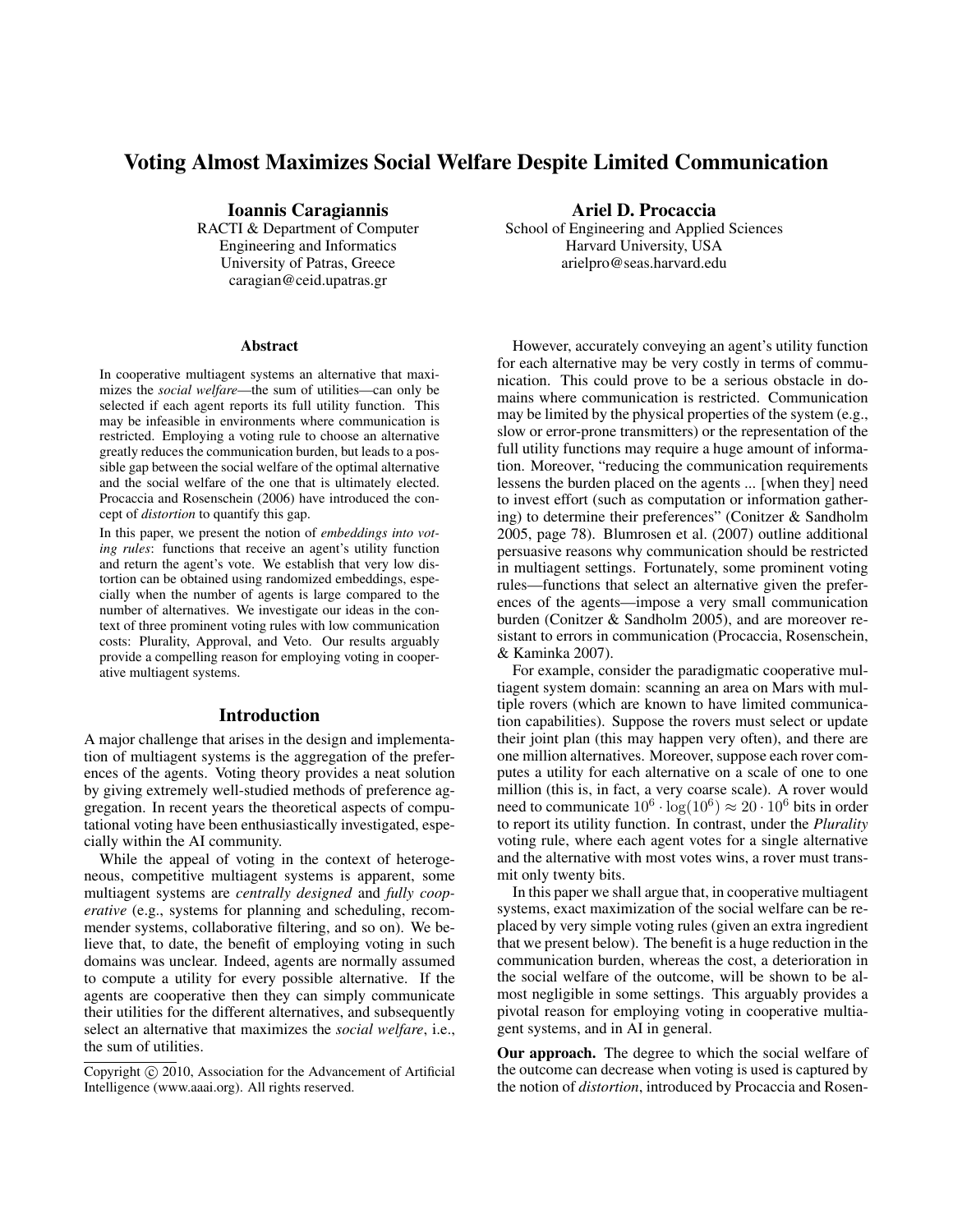schein (2006). They focus on voting rules that receive as input a ranking of the alternatives, and, crucially, assume that each agent reports a ranking such that the alternative that is ranked in the  $k$ 'th place has the  $k$ 'th highest utility. Under this assumption, they define the distortion of a voting rule to be the worst-case ratio between the maximum social welfare over all the alternatives, and the social welfare of the winner of the election; the worst-case is taken over all the possible utility functions of the agents. After proving some impossibility results, Procaccia and Rosenschein further restrict the structure of the utility functions. Even under this additional (very strong) assumption, they show that the distortion of most prominent voting rules is linear in the number of alternatives. The approach of Procaccia and Rosenschein is *descriptive*: they propose to use the notion of distortion as a criterion in the comparison of different voting rules.

Our main conceptual contribution is the consideration of *embeddings into voting rules*. An embedding is a set of instructions that informs each agent how to vote, based only on the agent's own utility function, that is, without any communication or coordination between different agents. More accurately, an embedding into a specific voting rule is a function from utility functions to votes that are valid under the voting rule. For instance, consider the simple Plurality rule described above. Given a utility function, an embedding into Plurality returns the alternative that the agent votes for. Procaccia and Rosenschein implicitly use one specific embedding, but many different embeddings exist. In this sense, our approach is *algorithmic*: we wish to *design* embeddings in a way that minimizes the distortion.

We redefine the notion of distortion to take embeddings into account. The *distortion of an embedding into a voting rule* is still the worst-case ratio between the maximum social welfare and the social welfare of the winner, but now the winner depends both on the voting rule and on the embedding, that is, on the way the utilities of the agents are translated into votes. The worst-case is taken over all possible utilities; we do not make any assumption regarding the utilities, except that they are normalized.

We take the idea of embeddings into voting rules one step further by allowing *randomized embeddings*. A randomized embedding randomly chooses the agent's vote, according to some probability distribution. The distortion is defined similarly, by taking into account the *expected* social welfare of the winner of the election. As we shall see, randomization gives us great power and flexibility, and ultimately provides us with the tools to design truly low-distortion embeddings.

We wish to design low distortion embeddings into voting rules with low communication complexity. Indeed, given that each of our cooperative agents votes according to the instructions provided by the embedding (in a fully *decentralized* way), then an alternative with social welfare close to optimal may be elected in the face of restricted communication. We find the existence of low distortion embeddings rather striking, as the social welfare is a *centralized* concept.

Our results. We study the distortion of embeddings into three voting rules: Plurality, Approval (each agent approves a subset of alternatives), and Veto (each agent gives a "neg-

ative point" to one alternative). Plurality and Veto have the smallest communication burden among all prominent voting rules: only  $\log m$  bits per agent, where m is the number of alternatives. Approval requires more communication, m bits per agent, but still less than other prominent voting rules.

We first deal with the Plurality rule. We show that any deterministic embedding into Plurality has distortion  $\Omega(m^2)$ , and also provide a matching upper bound. Our main result deals with randomized embeddings into Plurality: we show that the naïve embedding into Plurality, which selects an alternative with probability proportional to its utility, yields constant distortion when  $n = \Omega(m \ln m)$ , where *n* is the number of agents, and has extremely low distortion, specifically  $1 + o(1)$ , for larger values of *n*.

Next we investigate the Approval rule. We give a lower bound of  $\Omega(m)$  for deterministic embeddings, and also present a matching upper bound. Our randomized upper bounds for Approval follow directly from the upper bounds for Plurality, since any embedding into Plurality is also an embedding into Approval.

Finally, we consider the Veto rule. We show that any deterministic embedding into Veto has infinite distortion, and the same is true for randomized embeddings if  $n < m - 1$ . We further show that low-distortion embeddings into Veto can be obtained, albeit using a large number of agents.

# Embeddings into Plurality

We denote by  $N = \{1, \ldots, n\}$  the set of *agents*, and by A,  $|A| = m$ , the set of *alternatives*.

We assume that the agents have normalized cardinal utilities over A. Specifically, let  $\mathcal{U} = \mathcal{U}(A)$  be the set of utility functions u over A such that for each  $x \in A$ ,  $u(x) \geq 0$ , and  $\sum_{x \in A} u(x) = 1$ . Each agent *i* has a utility function  $u \in \mathcal{U}$ . A *utility profile* is a vector of utility functions

$$
\mathbf{u} = \langle u_1, \ldots, u_n \rangle \in \mathcal{U}^n .
$$

The *social welfare* of an alternative  $x \in A$  with respect to  $u \in \mathcal{U}^n$ , denoted sw $(x, u)$ , is the sum of the utilities of x for all agents:

$$
sw(x, \mathbf{u}) = \sum_{i \in N} u_i(x) .
$$

In our formal presentation, a voting rule is defined as a function that selects a *set* of alternatives rather than a single alternative. Such a function is formally known as a *voting correspondence*, hence the term *voting rule* is slightly abused. We must deal with sets of winners since our rules are based on notions of score, and there might be a tie with respect to the maximum score.

Under the *Plurality* rule, each agent casts its vote in favor of a single alternative. The set of winners is the set of alternatives with a maximum number of votes.

A *deterministic embedding into Plurality* is a function f :  $U \rightarrow A$ . Informally, given an agent  $i \in N$  with a utility function  $u \in \mathcal{U}$ ,  $f(u)$  is the alternative which agent i votes for under the embedding f. Given a utility profile  $\mathbf{u} \in \mathcal{U}^n$ and an embedding f, denote the (Plurality) *score* of  $x \in A$ by

$$
sc(x, f, \mathbf{u}) = |\{i \in N : f(u_i) = x\}|,
$$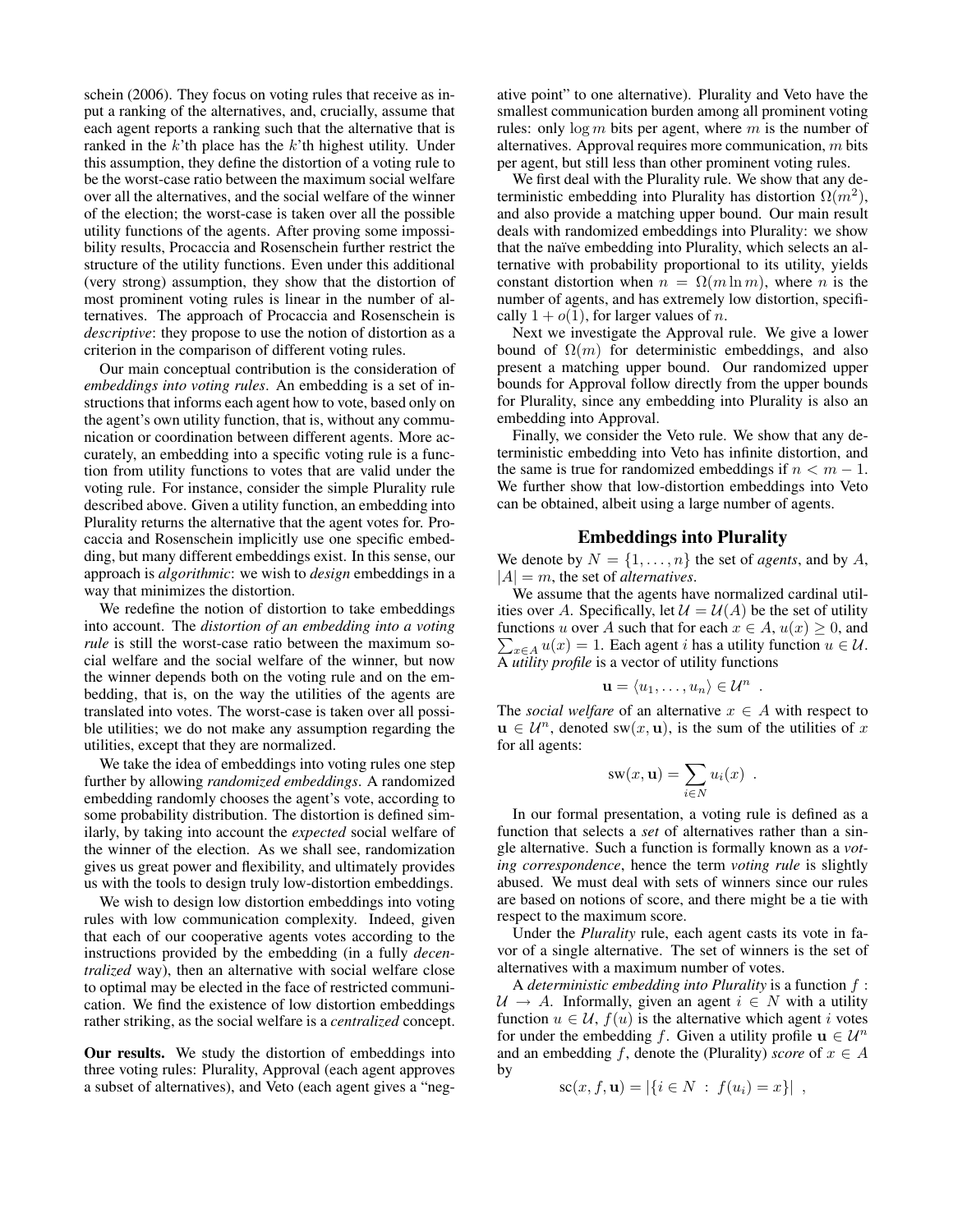and denote the set of *winners* by

$$
win(f, \mathbf{u}) = \text{argmax}_{x \in A} sc(x, f, \mathbf{u}) \enspace .
$$

Note that the argmax function returns a *set* of maximal alternatives.

A *randomized embedding* randomly selects one of the alternatives, that is, it is a function  $f : U \to \Delta(A)$ , where  $\Delta(A)$  is the space of probability distributions over A. Put another way, given  $u \in \mathcal{U}$ ,  $f(u)$  is a random vari- $\sum_{x \in A} p(x) = 1$ . With respect to a randomized embedable that takes the value  $x \in A$  with probability  $p(x)$ , i.e., ding f,  $sc(x, f, u)$  is a random variable that takes values in  $\{1, \ldots, n\}$ , and win $(f, \mathbf{u})$  is a random variable that takes values in  $2<sup>A</sup>$ , the powerset of A. Less formally, given a randomized embedding f, a utility profile u, and  $S \subseteq A$ , we have some probability (possibly zero) of S being the set of winners when  $f$  is applied to  $\mathbf{u}$ .

As a measure of the quality of an embedding, we use the notion of distortion, introduced by Procaccia and Rosenschein (2006), but adapt it to apply to general embeddings.

#### Definition 1 (Distortion).

1. Let  $f : U \to A$  be a deterministic embedding,  $\mathbf{u} \in \mathcal{U}^n$ . The *distortion of* f *at* u is

$$
dist(f, \mathbf{u}) = \frac{\max_{y \in A} sw(y, \mathbf{u})}{\min_{x \in win(f, \mathbf{u})} sw(x, \mathbf{u})}
$$

.

2. Let  $f : \mathcal{U} \to \Delta(A)$  be a randomized embedding,  $\mathbf{u} \in \mathcal{U}^n$ . The *distortion of* f *at* u is

$$
dist(f, \mathbf{u}) = \frac{\max_{y \in A} sw(y, \mathbf{u})}{\mathbb{E} [\min_{x \in win(f, \mathbf{u})} sw(x, \mathbf{u})]}.
$$

3. Let f be a deterministic or randomized embedding. The *distortion of* f is

$$
dist(f) = \max_{\mathbf{u} \in \mathcal{U}^n} dist(f, \mathbf{u}) \enspace .
$$

Let us give an intuitive interpretation of this important definition. The distortion of a deterministic embedding is the worst-case ratio between the social welfare of the most popular alternative, and the social welfare of the least popular winner, where the worst-case is with respect to all possible utility profiles. In other words, we are interested in the question: how small can the social welfare of one of the winners be, when compared to the alternative with maximum social welfare?

Our focus on the social welfare of the "worst" winner is appropriate since the analysis is worst-case. Alternatively, it is possible to think of voting rules that elect only one of the alternatives with maximum score, but in the worstcase the most unpopular one is elected, that is, in the worstcase ties are broken in favor of alternatives with lower social welfare; this is the interpretation of Procaccia and Rosenschein (2006).

The definition of distortion with respect to randomized embeddings is slightly more subtle. Here there is no definite winner. However, given a utility profile  $u \in U$ , we can talk about the expected minimum social welfare among the

winners, since the set of winners is simply a random variable that takes values in  $2^A$ , hence  $\min_{x \in \text{win}(f, \mathbf{u})} \text{sw}(x, \mathbf{u})$  is a random variable that takes values in the interval  $[0, n]$  and its expectation is well-defined. The rest of the definition is identical to the deterministic case.

## Deterministic Embeddings

Procaccia and Rosenschein (2006) consider a specific, naïve deterministic embedding into Plurality. Their embedding simply maps a utility function  $u \in \mathcal{U}$  to an alternative with maximum utility, that is,  $f(u) \in \text{argmax}_{x \in A} u(x)$ . They show that its distortion is  $m - 1$  under a very restricted definition of distortion (called *misrepresentation*) that assumes a specific structure of utility functions.

It is easy to see that the distortion of this naïve embedding, according to Definition 1, is at most  $m^2$ . Indeed, let  $\mathbf{u} \in \mathcal{U}$ , and let  $x \in \text{win}(f, \mathbf{u})$ , where f is the naïve embedding. By the Pigeonhole Principle, it must hold that  $\mathrm{sc}(x, f, \mathbf{u}) \geq 0$  $n/m$ . Now, for each agent  $i \in N$  such that  $f(u_i) = x$ , it must hold that  $u_i(x) \geq 1/m$ , since x has maximum utility and there must exist an alternative with utility  $1/m$  (again, by the Pigeonhole principle). We deduce that  $sw(x, u) \ge$  $n/m^2$ . On the other hand, for any  $y \in A$ , sw $(y, \mathbf{u}) \leq n$ . Therefore,

$$
dist(f) = \max_{\mathbf{u} \in \mathcal{U}^n} \frac{\max_{y \in A} sw(y, \mathbf{u})}{\min_{x \in win(f, \mathbf{u})} sw(x, \mathbf{u})} \le \frac{n}{n/m^2} = m^2.
$$

We wish to ask whether there is a clever deterministic embedding into Plurality that beats the  $m<sup>2</sup>$  upper bound given by the naïve one. Our first theorem answers this question in the negative.

**Theorem 2.** Let  $|A| = m \ge 3$ ,  $|N| = n \ge \left\lceil \frac{m+1}{2} \right\rceil$ , and *let*  $f : U \to A$  *be a deterministic embedding into Plurality. Then dist*( $f$ ) =  $\Omega(m^2)$ *.* 

*Proof.* Let f be a deterministic embedding into Plurality. For every pair of distinct alternatives  $x, y \in A$ , let  $u^{xy} \in \mathcal{U}$ such that  $u^{xy}(x) = 1/2$ ,  $u^{xy}(y) = 1/2$ , and  $u(z) = 0$ for every  $z \in A \setminus \{x, y\}$ . We claim that we can assume that  $f(u^{xy}) \in \{x, y\}$ , since otherwise the distortion is infinite. Indeed, if  $f(u^{xy}) = z \notin \{x, y\}$ , then consider a utility profiles u where  $u_i \equiv u^{xy}$  for all  $i \in N$ . Then  $\text{win}(f, \mathbf{u}) = \{z\}$ , but  $\text{sw}(z, \mathbf{u}) = 0$ , whereas, say,  $sw(x, u) = n/2 > 0.$ 

Let  $T$  be a tournament on  $A$ , that is, a complete asymmetric binary relation (see, e.g., (Moon 1968)). For every two alternatives  $x, y \in A$ , we have that  $xTy$  (read: x dominates y) if  $f(u^{xy}) = x$ , and  $yTx$  if  $f(u^{xy}) = y$ . By our claim above, T is well-defined.

Since the number of pairs of alternatives is  $\binom{m}{2}$  =  $m(m-1)$  $\frac{n-1}{2}$ , by the Pigeonhole Principle there must be an alternative that is dominated by at least  $\frac{m-1}{2}$  other alternatives; without loss of generality this alternative is  $a \in A$ . Let A' be a subset of alternatives of size  $\left\lceil \frac{m-1}{2} \right\rceil$  such that for all  $x \in A'$ , xTa. Further, let  $A'' = A \setminus (A' \cup \{a\})$  and notice that  $|A''| = \left\lfloor \frac{m-1}{2} \right\rfloor$ . Define a utility function  $u^* \in \mathcal{U}$ as follows: for every  $x \in A''$ ,  $u^*(x) = 1/|A''|$ ; for every  $x \in A \setminus A''$ ,  $u^*(x) = 0$ . Then without loss of generality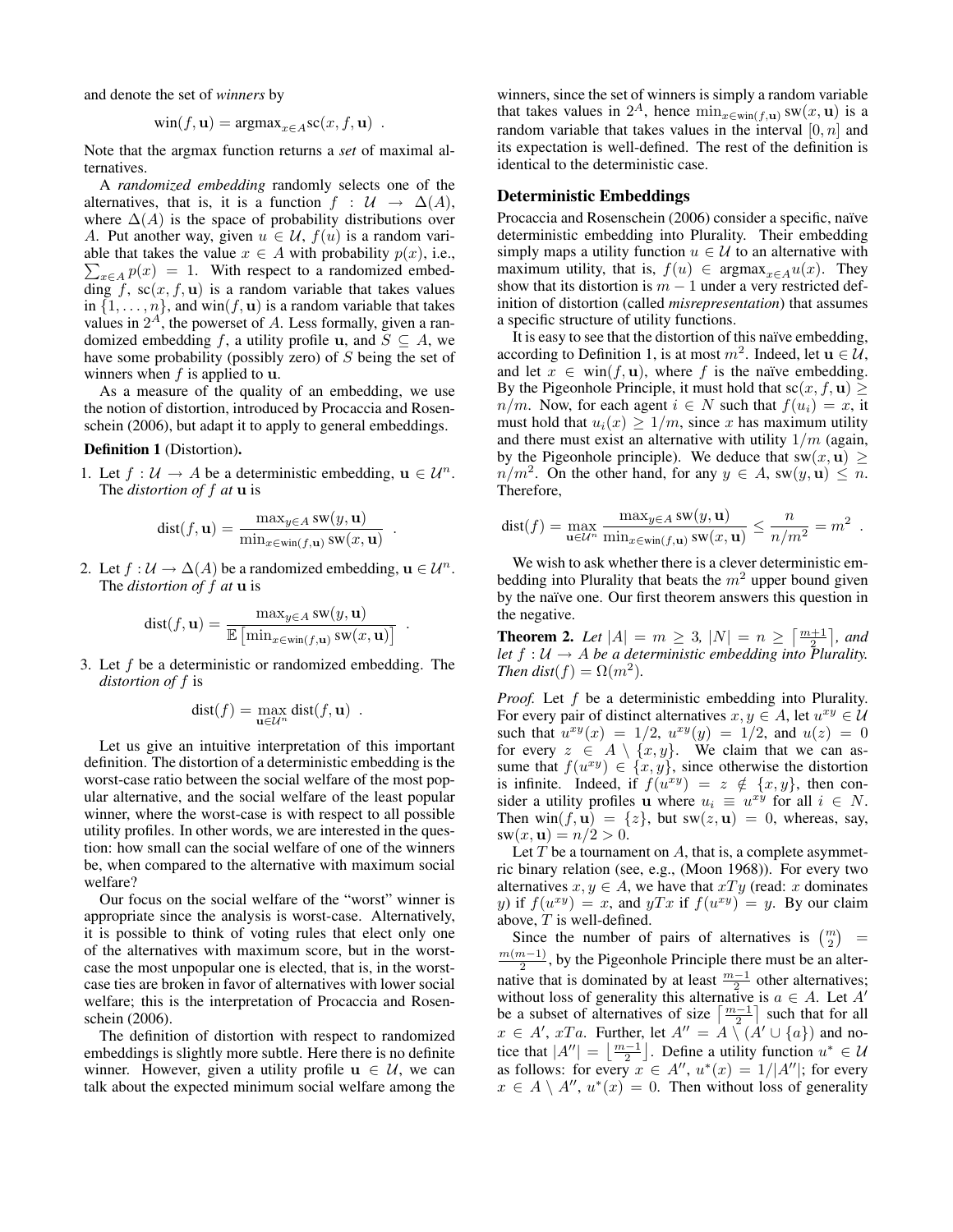$f(u^*) = b$ , with  $b \in A''$ , otherwise the distortion is infinite by the same reasoning as above.

Now, we have  $A' + 1$  blocks of agents, each of size either  $\lceil n/(|A'|+1)\rceil$  or  $\lfloor n/(|A'|+1)\rfloor$ . All the agents in the first block, which is at least as large as any other, have the utility function  $u^*$  (therefore they vote for b). For each  $x \in A^i$ , there is a block of agents with the utility function  $u^{ax}$  (hence they vote for x). Given this utility profile  $\mathbf{u}$ , b must be among the winners, that is,  $b \in \text{win}(f, \mathbf{u})$ . We have that

$$
sw(b, \mathbf{u}) \le \left\lceil \frac{n}{\left\lceil \frac{m-1}{2} \right\rceil + 1} \right\rceil \cdot \frac{1}{\left\lfloor \frac{m-1}{2} \right\rfloor} \le \frac{8n}{m^2}
$$

,

.

 $\Box$ 

whereas

$$
sw(a, \mathbf{u}) \ge \left(n - \left\lceil \frac{n}{\left\lceil \frac{m-1}{2} \right\rceil + 1} \right\rceil \right) \cdot \frac{1}{2} \ge \frac{n}{6}
$$

The distortion is at least as large as the ratio between the maximum social welfare and the social welfare of a winner with respect to the specific utility profile u, that is,

$$
dist(f) \geq dist(f, \mathbf{u}) \geq \frac{sw(a, \mathbf{u}^*)}{sw(b, \mathbf{u}^*)} = \Omega(m^2) .
$$

#### Randomized Embeddings

Theorem 2 implies that the distortion of any deterministic embedding into Plurality is quite high. Can we do better using randomized embeddings? In general, the answer is definitely positive. However, we start our investigation of randomized embeddings into Plurality with a negative result that holds when the number of agents is very small.

**Theorem 3.** Let  $|N| = \{1, 2\}$  and  $|A| = m$ . Then any *randomized embedding*  $f : U \to \Delta(A)$  *into Plurality has distortion*  $\Omega(m)$ *.* 

The idea of the proof (which appears in the appendix) is the design of a utility profile where agent 1 has equal utility for all alternatives, whereas agent 2 has utility 1 for one special alternative. Although the special alternative has high social welfare, it is the unique winner with small probability.

We presently turn to our presentation of low-distortion embeddings. It turns out that when the number of agents is at least as large as the number of alternatives, a huge reduction in the distortion can be achieved using randomized embeddings. If the number of agents is significantly larger, the distortion can be very close to one. Indeed, consider the following embedding.

Embedding 1 (Naïve randomized embedding into Plurality). Given a utility function  $u \in \mathcal{U}$ , select alternative  $x \in A$ with probability  $u(x)$ .

The following powerful theorem is our main result.

**Theorem 4.** Let  $|N| = n \ge m = |A|$ , and denote Embed*ding 1 by* f*. Then:*

*1.*  $dist(f) = O(m^{2m/n}).$ 2.  $dist(f) = O(\sqrt{m}).$ 

3. Let  $n \geq 3$  and  $\epsilon(n,m) = 4\sqrt{\frac{m \ln n}{n}}$ . If  $\epsilon(n,m) < 1$ , then  $dist(f) \leq \frac{1}{1-\epsilon(n,m)}.$ 

All three bounds on the distortion are required, since each has values of  $n$  and  $m$  where its guarantees are stronger than the others. Asymptotically, the most powerful bound is the one given in Part 1: it guarantees that the distortion of Embedding 1 is already constant when  $n = \Theta(m \ln m)$ , that is, when the number of agents is slightly larger than the number of alternatives. Part 1 yields a very weak result for the case  $n = m$ ; in this case, we get by Part 2 that the distortion is  $\mathcal{O}\left(\sqrt{m}\right)$ . Finally, for large values of  $n$  we do not find it sufficient to show that the distortion is *constant*, we want to establish that it is almost one. This does not follow from Part 1 due to the constant hidden in the  $\mathcal O$  notation. However, from Part 3 we get that for, e.g.,  $n \geq m^2$ , the distortion is  $1 + o(1)$ .

We presently prove Part 1 of the theorem, which is the easiest one. Part 2 is similar but slightly more involved. The proof of Part 3 is quite different and significantly more complicated. We relegate the proofs of Parts 2 and 3 to the appendix. Before proving Part 1, we require two results regarding the sums of random variables (many more such results are required for Part 3).

**Lemma 5.** Let  $X_1, ..., X_n$  be independent heterogeneous *Bernoulli trials. Denote by* µ *the expectation of the random variable*  $X = \sum_i X_i$ *. Then:* 

*1. (Jogdeo & Samuels 1968)*  $Pr[X < |\mu|] < 1/2$ .

2. (Chernoff 1952) 
$$
\Pr[X \ge (1+\delta)\mu] \le \left(\frac{e}{1+\delta}\right)^{(1+\delta)\mu}
$$
.

*Proof of Part 1 of Theorem 4.* Let  $u \in \mathcal{U}^n$  be a utility profile. First notice that the expected Plurality score of  $x \in A$  under the embedding f is sw(x, u). Let  $x^* \in A$  $\argmax_{x \in A} sw(x, u)$  be an alternative with maximum social welfare. We have that  $\sum_{x \in A} sw(x, \mathbf{u}) = n$ ; by the assumption that  $n \geq m$ , it follows that sw $(x^*, \mathbf{u}) \geq n/m \geq 1$ . By Part 1 of Lemma 5, with probability at least  $1/2$  it holds that  $\mathrm{sc}(x^*, f, \mathbf{u}) \geq \lfloor \mathrm{sw}(x^*, \tilde{\mathbf{u}}) \rfloor.$ 

Consider some alternative  $x \in A$  such that

$$
\operatorname{sw}(x,\mathbf{u}) < \frac{\operatorname{sw}(x^*,\mathbf{u})}{2e(4m)^{2m/n}} \quad . \tag{1}
$$

We apply the upper tail Chernoff bound (Part 2 of Lemma 5) to the random variable  $sc(x, f, u)$  with expectation  $\mu =$  $sw(x, u)$  using  $(1 + \delta)\mu = [sw(x^*, u)]$ . By (1) and since  $\lfloor sw(x^*, \mathbf{u}) \rfloor > sw(x^*, \mathbf{u})/2$ , we also have  $1 + \delta >$  $e(4m)^{2m/n}$ . Therefore,

$$
\Pr[\mathbf{sc}(x, f, \mathbf{u}) \geq \lfloor s w(x^*, \mathbf{u}) \rfloor] \leq \left(\frac{1}{(4m)^{2m/n}}\right)^{\lfloor s w(x^*, \mathbf{u}) \rfloor}
$$

$$
\leq \left(\frac{1}{(4m)^{2m/n}}\right)^{s w(x^*, \mathbf{u})/2}
$$

$$
\leq \frac{1}{4m},
$$

where the last inequality follows since  $sw(x^*, u) \ge n/m$ .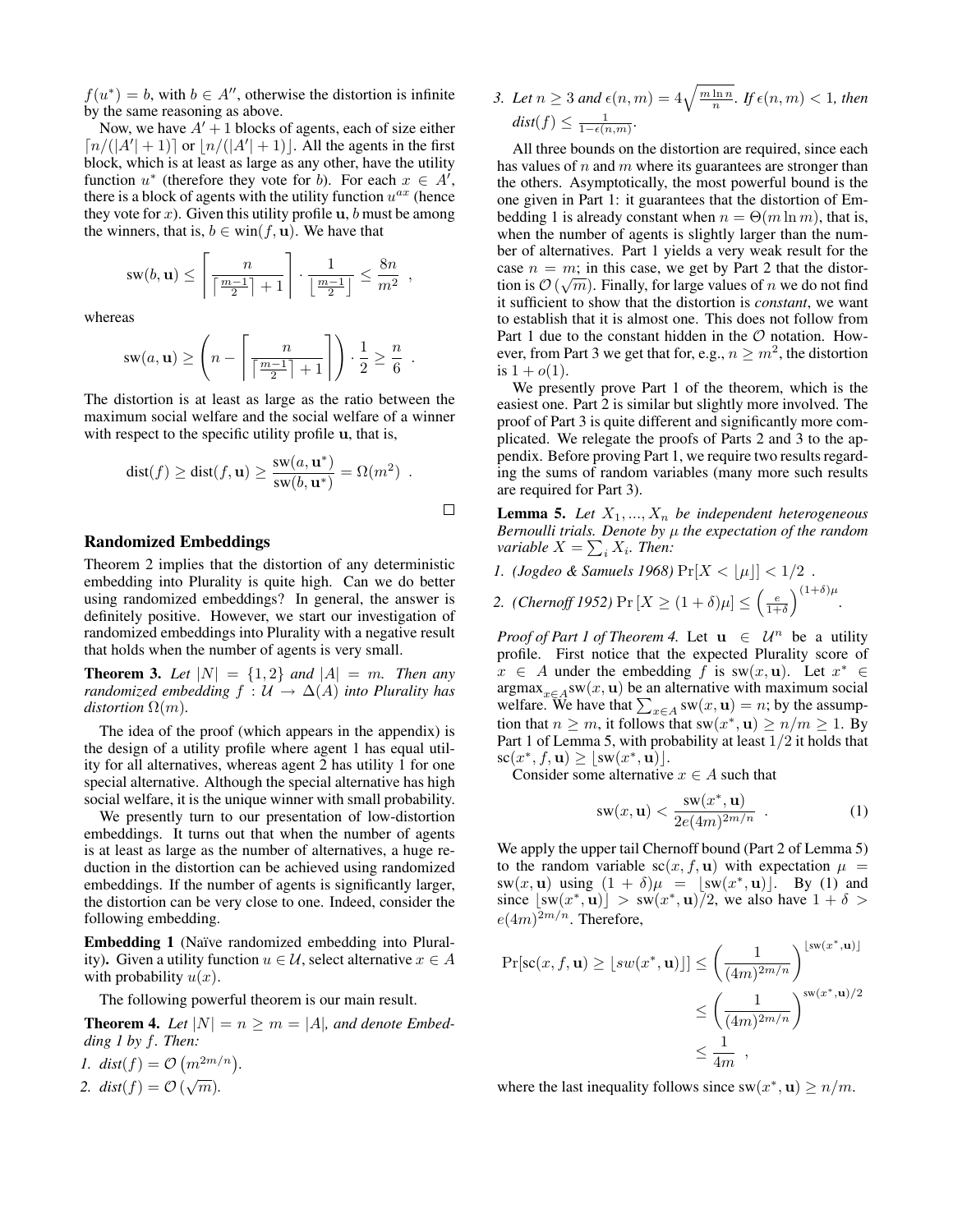By the union bound, the probability that either  $\operatorname{sc}(x^*, f, \mathbf{u}) < \lfloor \operatorname{sw}(x^*, \mathbf{u}) \rfloor$ , or some alternative x that satisfies (1) has  $s\bar{c}(x, f, u) \geq |sw(x^*, u)|$ , is at most 3/4. Therefore, with probability  $1/4$  all the winners have social welfare at least sw $(x^*, \mathbf{u})/(2e(4m)^{2m/n})$ . Hence

$$
\text{dist}(f, \mathbf{u}) \le \frac{\text{sw}(x^*, \mathbf{u})}{\frac{1}{4} \cdot \frac{\text{sw}(x^*, \mathbf{u})}{2e(4m)^{2m/n}}} = 8e \cdot (4m)^{2m/n}
$$

.

Since  $n \geq m$ , we have that  $4^{2m/n} \leq 16$ . It follows that the distortion of  $f$  is as announced. П

Our final result regarding embeddings into Plurality as-√ serts that the upper bound of  $\mathcal{O}\left(\sqrt{m}\right)$  for the case of  $n = m$ , which follows from Part 2 of Theorem 4, is almost tight. This case is especially interesting since for slightly larger values of n the distortion is constant.

**Theorem 6.** Let  $|N| = n = m = |A|$ , and denote Embed*ding 1 by f. Then dist* $(f) = \Omega\left(\sqrt{\frac{m}{\ln m}}\right)$ .

The proof of the theorem appears in the appendix. The main idea is the construction of a utility profile with "heavy" (high social welfare) alternatives and "light" (low social welfare) alternatives; the heavy alternatives have social welfare and score of exactly two, whereas the light alternatives have low social welfare and expected score. However, since there are many light alternatives, with high probability at least one such alternative has a score of two.

# Embeddings into Approval

Under the Approval rule, each agent approves a subset of the alternatives. Each approved alternative receives one point. The set of winners includes the alternatives with most points, summed over all the agents.

We must reformulate some of our definitions in order to apply our notions to Approval voting. A deterministic embedding into Approval is a function  $f : \mathcal{U} \to 2^A$ , where  $2<sup>A</sup>$  is the powerset of alternatives. In words, an agent with a utility function u approves each of the alternatives in  $f(u)$ . The (Approval) score of an alternative is redefined to be

$$
sc(x, f, \mathbf{u}) = |\{i \in N : x \in f(u_i)\}|.
$$

A randomized embedding is a function  $f : \mathcal{U} \to \Delta(2^A)$ . The rest of the definitions (in particular, the definition of distortion) are the same as before.

#### Deterministic Embeddings

In Section we have seen that no deterministic embedding into Plurality can achieve distortion better than  $\Omega(m^2)$  (Theorem 2). As it turns out, better results can be achieved with respect to Approval. Indeed, consider the following Embedding.

Embedding 2 (Deterministic embedding into Approval). Given a utility function  $u$ , approve the subset of alternatives  $x \in A$  such that  $u(x) \geq 1/m$ .

The following straightforward result (whose proof appears in the appendix) establishes that the distortion of this embedding is  $\mathcal{O}(m)$ .

**Theorem 7.** Let  $|N| = n$ ,  $|A| = m$ , and denote Embed*ding 2 by f. Then dist* $(f) \leq 2m - 1$ *.* 

Unfortunately, it is impossible to design low-distortion deterministic embeddings into Approval. In fact, the following theorem asserts that the simple Embedding 2 is asymptotically optimal.

**Theorem 8.** Let  $|N| = n \geq 2$ ,  $|A| = m \geq 3$ , and let  $f: \mathcal{U} \to 2^A$  be a deterministic embedding into Approval. *Then dist*(*f*)  $\geq$   $(m - 1)/2$ *.* 

The proof of the theorem is given in the appendix of the paper.

#### Randomized Embeddings

In the context of deterministic embeddings, we have seen that there is a gap between the distortion of embeddings into Approval and embeddings into Plurality. It turns out that there is also a huge gap with respect to randomized embeddings, when the number of agents is very small.

Indeed, consider the randomized embedding f into Approval that, with probability 1/2, approves an alternative with maximum utility, and with probability 1/2 approves all the alternatives. Further, assume that  $N = \{1, 2\}$ , and let  $u \in \mathcal{U}^2$ . Without loss of generality there exists  $x^* \in A$ such that  $u_1(x^*) \geq u_i(x)$  for all  $x \in A$  and all  $i \in N$ . Then clearly, for every  $x \in A$ ,  $sw(x, u) \le 2 \cdot sw(x^*, u)$ . Moreover, it holds that  $\text{win}(f, \mathbf{u}) = \{x^*\}$  with probability at least 1/4. Hence, the distortion of this embedding is at most eight, i.e., constant. This reasoning can easily be extended to obtain constant distortion with respect to any constant  $n$ . Compare this result with Theorem 3.

However, as before, we are mostly interested in the case of a large number of agents. Crucially, every embedding into Plurality can also be seen as an embedding into Approval, where for every utility function exactly one alternative is approved. Hence, the powerful positive result regarding Embedding 1, namely Theorem 4, also holds with respect to Approval. It remains open whether there is a gap in the distortion of randomized embeddings into Plurality and randomized embeddings into Approval when  $n \geq m$ . Interestingly enough, the lower bound of  $\Omega(\sqrt{m/\ln m})$  for  $n = m$  (Theorem 6) also holds with respect to some natural embeddings into Approval, which may approve multiple alternatives.

#### Embeddings into Veto

Under the Veto rule, each agent vetoes a single (presumably least preferred) alternative. The set of winners includes all the alternatives that are vetoed the least number of times. Equivalently, each agent awards one point to all the alternatives except one, and the alternatives with most points are the winners.

Let us quickly reformulate our definitions for Veto. A deterministic embedding into Veto is a function  $f : \mathcal{U} \to A$ , as with Plurality; however, now  $f(u)$  is interpreted as the alternative vetoed by an agent with utility function  $u$ . The (Veto) score of an alternative is

$$
sc(x, f, \mathbf{u}) = |\{i \in N : x \neq f(u_i)\}|,
$$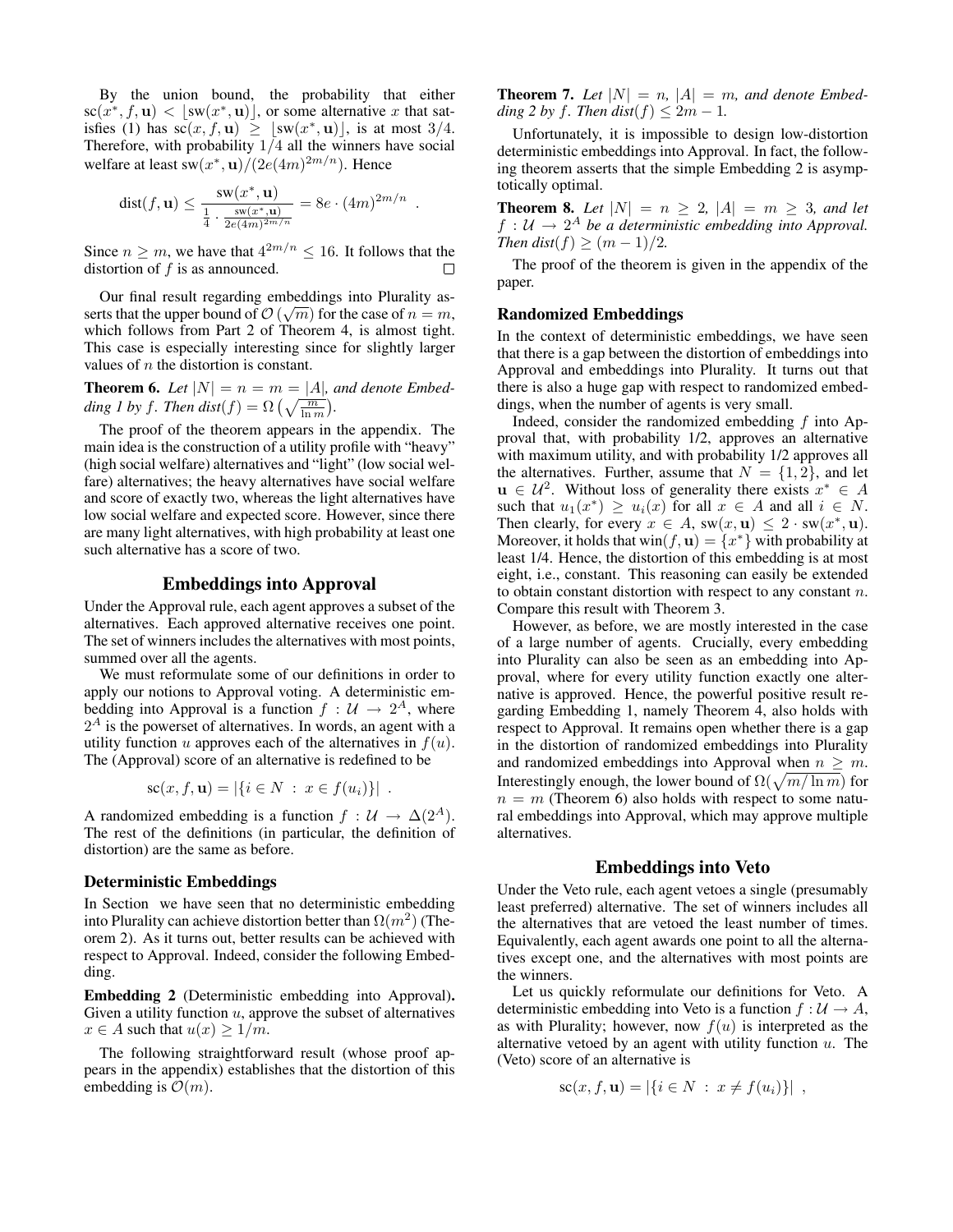that is, the number of agents that do not veto  $x$ . A randomized embedding is, once again, a function  $f : \mathcal{U} \to \Delta(A)$ .

# Deterministic Embeddings

The Plurality and Veto rules are closely related in the sense that agents must award an equal number of points to almost all the alternatives, and therefore cannot make a distinction in their votes between very desirable and very undesirable alternatives. However, this turns out to be a more acute problem under Veto, since agents cannot even single out one good alternative. The following easy result formalizes this intuition.

**Theorem 9.** Let  $|N| = n \geq 1$  and  $|A| = m \geq 3$ , and let  $f: U \rightarrow A$  *be a deterministic embedding into Veto. Then*  $dist(f) = \infty$ *.* 

*Proof.* Let  $A = \{a, b, c, ...\}$ . Let **u** be a utility profile such that for all  $i \in N$ ,  $u_i(a) = 1$ , and  $u_i(x) = 0$  for all  $x \in$  $A \setminus \{a\}$ . Let f be an embedding into Veto; we have that either  $f(u) \neq b$  or  $f(u) \neq c$ , hence either  $b \in \text{win}(f, \mathbf{u})$  or  $c \in \text{win}(f, \mathbf{u})$ . Since  $\text{sw}(a, \mathbf{u}) = n$ ,  $\text{sw}(b, \mathbf{u}) = \text{sw}(c, \mathbf{u}) =$ 0, it follows that the distortion of  $f$  is infinite.  $\Box$ 

## Randomized Embeddings

First, observe that if  $n < m - 1$ , then any randomized embedding into Veto has infinite distortion, for reasons similar to the deterministic case (Theorem 9). Indeed, consider  $n$ agents with utility 1 for alternative  $x^* \in A$  and 0 for the remaining  $m-1$  alternatives. At least one of these  $m-1$  alternatives is not vetoed, and hence it is included in the set of winners. However, for larger values of  $n$  it is possible to obtain positive results; we consider the following (interesting) embedding.

Embedding 3 (Randomized embedding into Veto). Given a utility function  $u \in \mathcal{U}$ , select an alternative  $x \in A$  with probability  $u(x)$ ; denote the selected alternative by  $x^*$ . Now, the vetoed alternative  $f(u)$  is selected uniformly at random from  $A \setminus \{x^*\}$  (that is, each alternative in  $A \setminus \{x^*\}$  is selected with probability  $1/(m-1)$ ).

We have the following upper bound on the distortion of Embedding 3.

**Theorem 10.** Let  $|N| = n \ge m = |A|, n \ge 3$ , and denote *Embedding 3 by* f*. Furthermore, let*

.

$$
\epsilon(n,m) = 2m(m-1)\sqrt{\frac{\ln n}{n}}
$$

*If*  $\epsilon(n,m) < 1$ *, then dist* $(f) \leq \frac{1}{1-\epsilon(n,m)}$ *.* 

The proof of the theorem, which appears in the appendix, is similar to Part 3 of Theorem 4. As corollaries, we have that if  $n/\ln n \ge 16m^2(m-1)^2$ , then the distortion of Embedding 3 is at most two. In addition, for instances with  $\epsilon(n, m) = o(1)$ , the distortion is at most  $1 + o(1)$ .

When  $n$  is not much larger than  $m$ , we can show an exponential lower bound on the distortion of Embedding 3 by exploiting the relation to the well-known coupon collector problem; we omit the details. More generally we have the following theorem, whose proof appears in the appendix.

**Theorem 11.** Let  $n = |N| \ge |A| = m$ , and let  $f : U \rightarrow$  $\Delta(A)$  *be a randomized embedding into Veto. Then dist*( $f$ ) =  $\frac{\Delta(A) \log a}{\Omega(m/\sqrt{n})}.$ 

This statement provides a necessary condition  $n =$  $\Omega(m^2)$  in order to obtain constant distortion into Veto, whereas Embedding 1 yields a constant upper bound when  $n = \Theta(m \ln m)$  with respect to Plurality and Approval. Hence, randomized embeddings into Veto are provably less efficient even when the number of agents is larger than the number of alternatives.

## **Discussion**

Our notion of embeddings into voting rules is extremely decentralized, that is, the agents cast their votes independently according to the embedding. On the other extreme, if full coordination is allowed, the distortion would always be one, as the agents would be able to find out which alternative maximizes social welfare and coordinate their votes in a way that this alternative is elected (assuming the voting rule is onto the set of alternatives). It would be interesting to investigate a notion of embedding that allows for partial communication between the agents.

Our strongest positive results hold in settings where the number of agents is larger than the number of alternatives. This is indeed the case in many environments, notably in political elections. However, one can think of a variety of multiagent settings where the number of alternatives is larger. We would like to achieve a better understanding of the achievable distortion when  $n = o(m)$ .

## References

Blumrosen, L.; Nisan, N.; and Segal, I. 2007. Auctions with severely bounded communication. *Journal of Artificial Intelligence Research* 28:233–266.

Chernoff, H. 1952. A measure of asymptotic efficiency for tests of a hypothesis based on the sum of observations. *Annals of Mathematical Statistics* 23:493–507.

Conitzer, V., and Sandholm, T. 2005. Communication complexity of common voting rules. In *Proceedings of the 6th ACM Conference on Electronic Commerce (EC)*, 78– 87.

Hoeffding, W. 1963. Probability inequalities for sums of bounded random variables. *Journal of the American Statistical Association* 58(301):13–30.

Jogdeo, K., and Samuels, S. 1968. Monotone convergence of binomial probabilities and a generalization of Ramanujan's equation. *Annals of Mathematical Statistics* 39:1191– 1195.

Moon, J. W. 1968. *Topics on Tournaments*. Holt, Reinhart and Winston.

Motwani, R., and Raghavan, P. 1995. *Randomized Algorithms*. Cambridge University Press.

Procaccia, A. D., and Rosenschein, J. S. 2006. The distortion of cardinal preferences in voting. In *Proceedings of the 10th International Workshop on Cooperative Information Agents (CIA)*, volume 4149 of *Lecture Notes in Computer Science (LNCS)*. Springer. 317–331.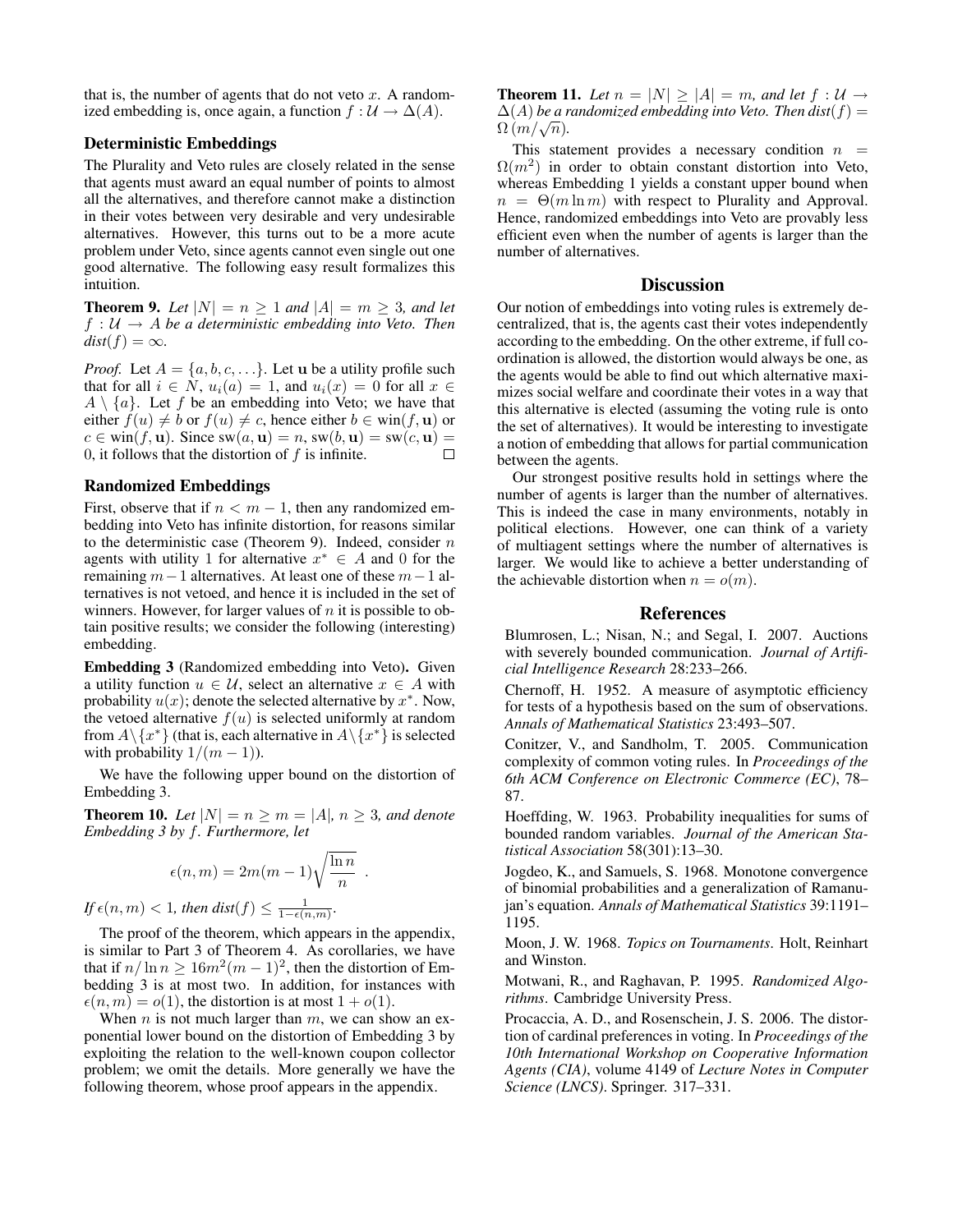Procaccia, A. D.; Rosenschein, J. S.; and Kaminka, G. A. 2007. On the robustness of preference aggregation in noisy environments. In *Proceedings of the 6th International Joint Conference on Autonomous Agents and Multi-Agent Systems (AAMAS)*, 416–422.

# Appendix: Omitted Proofs

# Proof of Theorem 3

Let  $f$  be an embedding into Plurality. Consider a utility function  $u^* \in \mathcal{U}$  where  $u^*(x) = 1/m$  for all  $x \in A$ . There must exist  $x^* \in A$  such that  $f(u^*) = x^*$  with probability at most  $1/m$ .

Let  $u_1 \equiv u^*$  be the utility function of agent 1, and let the utility function of agent 2 be defined by  $u_2(x^*) = 1$ ,  $u_2(x) = 0$  for all  $x \in A \setminus \{x^*\}$ . We have that  $sw(x^*, \mathbf{u}) =$  $1 + 1/m$ , sw $(x, \mathbf{u}) = 1/m$  for any  $x \in A \setminus \{x^*\}.$ 

Now, the probability that  $\{x^*\} = \text{win}(\tilde{f}, \mathbf{u})$  is at most  $1/m$ , since this happens only if both  $f(u_1) = x^*$  and  $f(u_2) = x^*$ , and even the probability of the former event alone is at most  $1/m$ . We conclude that the distortion of f at u is at least

$$
dist(f, \mathbf{u}) = \frac{1 + \frac{1}{m}}{1 + \frac{1}{m} \cdot (1 + \frac{1}{m}) + \frac{m-1}{m} \cdot \frac{1}{m}} = \frac{m+1}{2} = \Omega(m) ,
$$
  
hence  $dist(f) = \Omega(m).$ 

## Proof of Parts 2 and 3 of Theorem 4

Let  $X_1, ..., X_n$  be independent heterogeneous Bernoulli trials. Denote by  $\mu$  the expectation of the random variable  $X = \sum_i X_i$ . We employ the following tail inequalities (see, e.g., (Motwani & Raghavan 1995) for the different variations on the Chernoff bounds).

1. (Jogdeo and Samuels (1968))  $Pr[X < |\mu|] < 1/2$ .

2. (Lower tail Chernoff bound) For any 
$$
\delta \in [0,1]
$$
,

$$
\Pr\left[X \le (1 - \delta)\mu\right] \le \exp\left(-\mu\delta^2/2\right) \quad . \tag{2}
$$

3. (Upper tail Chernoff bound) For any  $\delta \geq 0$ ,

$$
\Pr\left[X \ge (1+\delta)\mu\right] \le \left(\frac{e}{1+\delta}\right)^{(1+\delta)\mu} . \tag{3}
$$

4. For  $\delta > 2e - 1$ ,

$$
\Pr\left[X \ge (1+\delta)\mu\right] \le 2^{-(1+\delta)\mu} \quad . \tag{4}
$$

5. For  $\delta < 2e - 1$  we can use the simplified inequality

$$
\Pr\left[X \ge (1+\delta)\mu\right] \le \exp\left(-\mu\delta^2/5\right) \quad . \tag{5}
$$

**Proof of Part 2.** The proof is similar to Part 1. Given  $u \in$  $\mathcal{U}^n$ , we once again denote by  $x^*$  the alternative with maximum social welfare, and we let  $L \subset A$  be the set of alternatives with social welfare smaller than  $sw(x^*, u)/(3e\sqrt{m})$ , that is,

$$
L = \left\{ x \in A : \text{sw}(x, \mathbf{u}) < \frac{\text{sw}(x^*, \mathbf{u})}{3e\sqrt{m}} \right\} .
$$

If  $L = \emptyset$  then the claim follows trivially, hence we can restrict our attention to three cases. In all three cases we demonstrate that with constant probability no alternative in  $L$  is among the winners, that is, with probability bounded away from zero an alternative with social welfare at least  $\frac{\text{sw}(x^*, \mathbf{u})}{(3e\sqrt{m})}$  is elected, which directly yields the bound on the distortion.

*Case 1:*  $sw(x^*, u) < 2$  and  $|L| = 1$ . Since  $n \geq m$  it also holds that  $sw(x^*, u) \ge 1$  and, hence, by Jogdeo and Samuels the probability that  $sc(x^*, f, \mathbf{u}) = 0$  is at most 1/2. Let x be the element of L. Since  $sw(x^*, u) < 2$ , it also holds that sw $(x, \mathbf{u}) < 2/(3e\sqrt{m})$  and, by Markov's inequality, we have that the probability that  $\operatorname{sc}(x, f, \mathbf{u}) \geq 1$  is at most  $2/(3e\sqrt{m}) < 1/4.$ 

*Case 2:*  $sw(x^*, u) < 2$  and  $|L| > 1$ . For each  $i \in N$ , let  $X_i$ be a random variable such that  $X_i = 1$  if  $f(u_i) \notin L$ , that is, agent  $i$  votes for an alternative not in  $L$ . We have that

$$
\sum_{i \in N} X_i = \sum_{x \notin L} \operatorname{sc}(x, f, \mathbf{u}) \enspace .
$$

The sum  $\sum_{x \notin L}$  sc $(x, f, \mathbf{u})$  has expectation at least

$$
m - \frac{2}{3e\sqrt{m}} \cdot |L| > m - |L| + 1.
$$

By Jogdeo and Samuels (using the fact that the  $X_i$  are independent) with probability at least  $1/2$  it holds that  $\sum_{x \notin L}$  sc $(x, f, \mathbf{u}) \ge m - |L| + 1$ . If so then by the Pigeonhole Principle there exists some alternative  $x^0 \in A \setminus \{L\}$ which has  $\mathrm{sc}(x^0, f, \mathbf{u}) \geq 2$ .

Now, consider some alternative  $x \in L$ . We apply Equation (3) to the random variable  $\operatorname{sc}(x, f, \mathbf{u})$  with expectation  $\mu = \text{sw}(x, \mathbf{u})$  using  $(1 + \delta)\mu = 2$ . Since  $\mu \leq 2/(3e\sqrt{m})$ , it holds that  $1 + \delta > 3e\sqrt{m}$ . We conclude that

$$
\Pr\left[\operatorname{sc}(x, f, \mathbf{u}) \ge 2\right] \le \left(\frac{1}{3\sqrt{m}}\right)^2 = \frac{1}{9m}
$$

.

By the union bound the probability that some alternative in L is among the winners is at most  $(1/9m) \cdot m + 1/2 =$ 11/18.

*Case 3:*  $sw(x^*, u) \geq 2$ . By Jogdeo and Samuels, the probability that  $\mathrm{sc}(x^*, f, \mathbf{u}) < [\mathrm{sw}(x^*, \mathbf{u})]$  is at most 1/2. Next we consider some alternative  $x \in L$ . We apply (3) to the random variable  $sc(x, f, u)$  with expectation  $\mu = sw(x, u)$ using

$$
(1+\delta)\mu = [\mathrm{sw}(x^*,\mathbf{u})] .
$$

$$
u < \frac{\mathrm{sw}(x^*, \mathbf{u})}{\mathrm{sw}(x^*, \mathbf{u})} < \frac{\mathrm{v}(x^*, \mathbf{u})}{\mathrm{sw}(x^*, \mathbf{u})}
$$

Since

$$
\mu < \frac{\mathrm{sw}(x^*, \mathbf{u})}{3e\sqrt{m}} \le \frac{\lfloor \mathrm{sw}(x^*, \mathbf{u}) \rfloor}{2e\sqrt{m}} ,
$$

it holds that  $1 + \delta > 2e\sqrt{m}$ . We conclude that

$$
\Pr\left[\operatorname{sc}(x, f, \mathbf{u}) \ge 2\right] \le \left(\frac{1}{2\sqrt{m}}\right)^{\lfloor \operatorname{sw}(x*, \mathbf{u}) \rfloor} \le \left(\frac{1}{2\sqrt{m}}\right)^2
$$

$$
= \frac{1}{4m}.
$$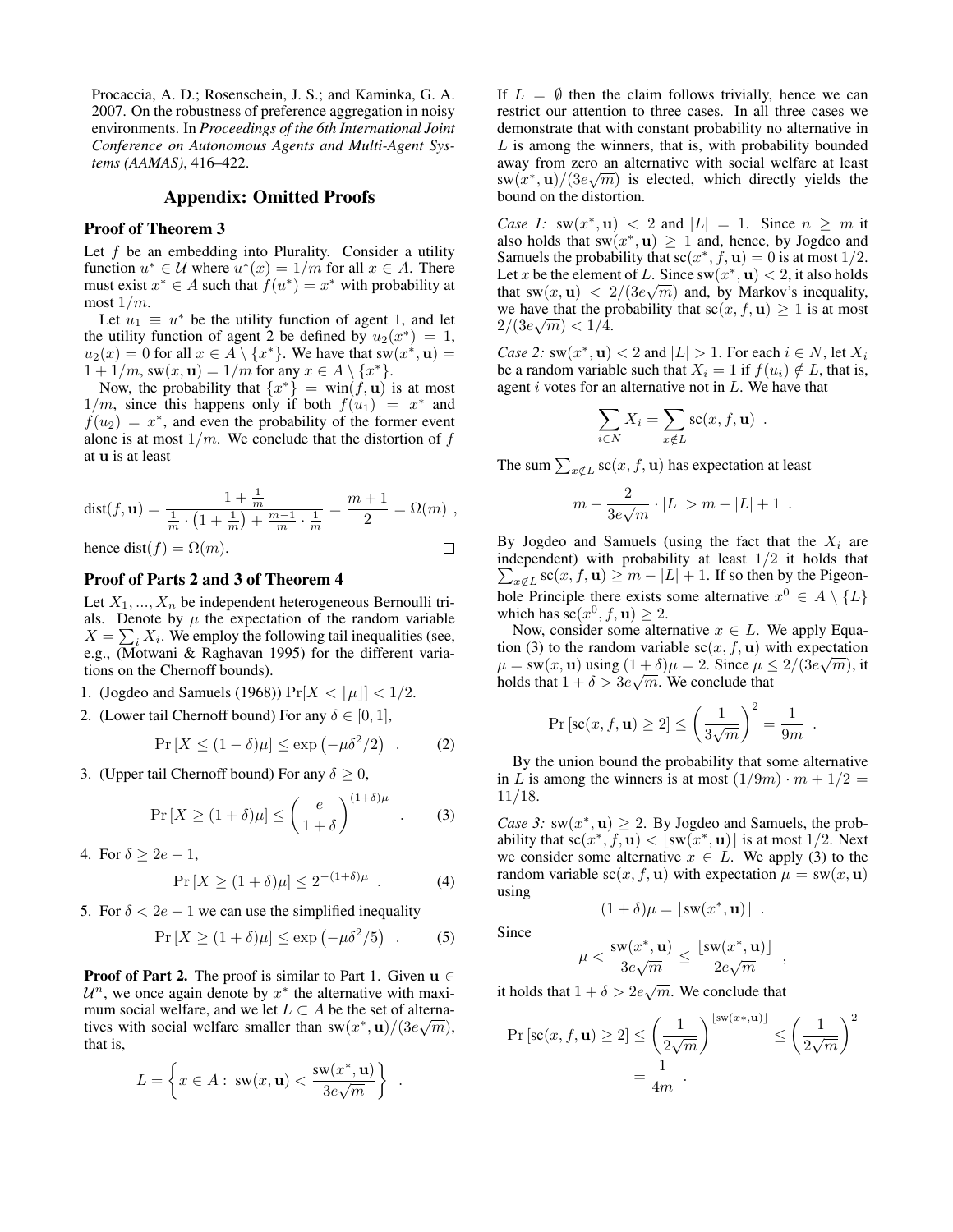Similarly to Case 2, we apply the union bound and conclude that the probability that  $\operatorname{sc}(x, f, \mathbf{u}) \geq \operatorname{sc}(x^*, f, \mathbf{u})$  for some  $x \in L$  is at most  $(1/4m) \cdot m + 1/2 = 3/4$ .  $\Box$ 

**Proof of Part 3.** Given  $u \in \mathcal{U}^n$  we consider the alternative  $x^* \in A$  with the maximum social welfare. Denote by  $L \subset A$  the set of alternatives with social welfare at by  $L \subseteq A$  the set of alternatives with social wellare at most  $sw(x^*, u) - (\sqrt{2} + \sqrt{5}) \sqrt{sw(x^*, u) \ln n}$ . We will show that the probability that there exists  $x \in L$  such that  $\operatorname{sc}(x, f, \mathbf{u}) \geq \operatorname{sc}(x^*, f, \mathbf{u})$  is at most  $m/n$ . Specifically, we will establish that the probability that either

$$
sc(x^*, f, \mathbf{u}) \le sw(x^*, \mathbf{u}) - \sqrt{2sw(x^*, \mathbf{u})\ln n}
$$

or

$$
sc(x, f, \mathbf{u}) \ge sw(x^*, \mathbf{u}) - \sqrt{2sw(x^*, \mathbf{u}) \ln n}
$$

for some  $x \in L$  is at most  $m/n$ .

We first apply (2) bound to the random variable  $\operatorname{sc}(x^*, f, \mathbf{u})$  with  $\delta = \sqrt{\frac{2 \ln n}{s(x^*, \mathbf{u})}}$ . Since the expectation of  $sc(x^*, f, \mathbf{u})$  is  $sw(x^*, \mathbf{u})$  we have that

$$
\Pr\left[\mathrm{sc}(x^*, f, \mathbf{u}) \le \mathrm{sw}(x^*, \mathbf{u}) - \sqrt{2\mathrm{sw}(x^*, \mathbf{u})\ln n}\right] \le \frac{1}{n}.
$$

Next we consider an alternative  $x \in L$  and the random variable  $\operatorname{sc}(x, f, \mathbf{u})$ . This variable has expectation Notify variable set  $(x, f, \mathbf{u})$ . This variable has expectation  $\mu <$  sw $(x^*, \mathbf{u}) - (\sqrt{2} + \sqrt{5}) \sqrt{\text{s}w(x^*, \mathbf{u}) \ln n}$ . We apply the upper tail Chernoff bound with  $\delta$  such that

$$
(1 + \delta)\mu = sw(x^*, \mathbf{u}) - \sqrt{2sw(x^*, \mathbf{u})\ln n} .
$$

Clearly,  $\delta \mu > \sqrt{5} \sin(x^*, \mathbf{u}) \ln n$ . If  $\delta \ge 2e-1$ , Equation (4) yields

$$
\Pr\left[\operatorname{sc}(x, f, \mathbf{u}) \ge \operatorname{sw}(x^*, \mathbf{u}) - \sqrt{2\operatorname{sw}(x^*, \mathbf{u})\ln n}\right]
$$
  
\n
$$
\le 2^{-\left(\operatorname{sw}(x^*, \mathbf{u}) - \sqrt{2\operatorname{sw}(x^*, \mathbf{u})\ln n}\right)}
$$
  
\n
$$
\le 2^{-\left(\operatorname{sw}(x^*, \mathbf{u})\left(1 - \sqrt{\frac{2\ln n}{\operatorname{sw}(x^*, \mathbf{u})}}\right)\right)}
$$
  
\n
$$
\le 2^{-\left(\frac{n}{m}\left(1 - \sqrt{\frac{2m\ln n}{n}}\right)\right)} \le 2^{-\left(16\left(1 - \frac{1}{2\sqrt{2}}\right)\ln n\right)} \le \frac{1}{n},
$$

where the third inequality follows from the fact that  $sw(x^*, u) \ge n/m$ , and the fourth inequality follows from our assumption that  $\epsilon(n, m) < 1$ .

If  $\delta < 2e - 1$ , Equation (5) yields

$$
\Pr\left[\operatorname{sc}(x, f, \mathbf{u}) \ge \operatorname{sw}(x^*, \mathbf{u}) - \sqrt{2\operatorname{sw}(x^*, \mathbf{u})\ln n}\right] \le \exp\left(-\frac{(\delta\mu)^2}{5\mu}\right) < \exp\left(-\frac{\operatorname{sw}(x^*, \mathbf{u})\ln n}{\mu}\right) \le \frac{1}{n} .
$$

By the union bound, we have that the probability that some of the undesired events happen is at most  $m/n$  (there are at most  $m$  such events). Hence, with probability at least  $1 - m/n$  some alternative  $x \in A \setminus L$  is the winner, and the expected score of the worst winner is at least

$$
\left(\operatorname{sw}(x^*, \mathbf{u}) - \left(\sqrt{2} + \sqrt{5}\right) \sqrt{\operatorname{sw}(x^*, \mathbf{u}) \ln n}\right) \left(1 - \frac{m}{n}\right)
$$
\n
$$
= \operatorname{sw}(x^*, \mathbf{u}) \left(1 - \left(\sqrt{2} + \sqrt{5}\right) \sqrt{\frac{\ln n}{\operatorname{sw}(x^*, \mathbf{u})}}\right) \left(1 - \frac{m}{n}\right)
$$
\n
$$
\geq \operatorname{sw}(x^*, \mathbf{u}) \left(1 - \left(\sqrt{2} + \sqrt{5}\right) \sqrt{\frac{m \ln n}{n}}\right) \left(1 - \sqrt{\frac{m \ln n}{16n}}\right)
$$
\n
$$
\geq \operatorname{sw}(x^*, \mathbf{u}) \left(1 - \left(\sqrt{2} + \sqrt{5} + \frac{1}{4}\right) \sqrt{\frac{m \ln n}{n}}\right)
$$
\n
$$
\geq \operatorname{sw}(x^*, \mathbf{u}) \left(1 - 4\sqrt{\frac{m \ln n}{n}}\right)
$$
\n
$$
= \operatorname{sw}(x^*, \mathbf{u}) \left(1 - \epsilon(n, m)\right) .
$$

The second transition holds since  $n \geq 3$  together with  $\epsilon(n, m) < 1$  imply that

$$
\frac{m}{n} \leq \sqrt{\frac{m}{16n\ln n}} \leq \sqrt{\frac{m\ln n}{16n}}
$$

and, furthermore,  $sw(x^*, u) \ge n/m$ . The third transition follows from the inequality  $(1 - \alpha)(1 - \beta) \ge (1 - \alpha - \beta)$ for any  $\alpha, \beta \in [0, 1]$ .  $\Box$ 

# Proof of Theorem 6

Let  $t, \lambda$ , and  $k$  be integers to be defined later. Consider an instance with  $N = N' \cup N''$ , where  $|N'| = t$  and  $|N''| = \lambda$ (i.e.,  $n = t + \lambda$ ). Furthermore, let  $A = A' \cup A''$ , where  $|A'| = t/2$  and  $|A''| = k\lambda/2$  (i.e.,  $m = t/2 + k\lambda/2$ ). It also holds that  $m = n$ , which implies that  $m = \lambda(k - 1)$ . We construct a utility profile  $u \in \mathcal{U}^n$  as follows. Each  $x \in A'$ has utility equal to 1 with respect to the utility functions of exactly two agents in N', that is, for all  $x \in A'$ , sw $(x, \mathbf{u}) =$ 2. Each  $x \in A''$  has utility  $1/k$  with respect to the utility functions of exactly two of the agents in  $N''$ , hence for all  $x \in A'', \text{sw}(x, \mathbf{u}) = 2/k.$ 

The probability that an alternative  $x \in A''$  satisfies  $\operatorname{sc}(x, f, \mathbf{u}) < 2$  is  $1 - \frac{1}{k^2}$ . Moreover, the probability that  $\operatorname{sc}(x, f, \mathbf{u})$  < 2 given that a subset other alternatives in A'' have score less than two is at most  $1 - \frac{1}{k^2}$ . Therefore (by an implicit application of the chain rule) the probability that no  $x \in A''$  has score two is at most

$$
\left(1 - \frac{1}{k^2}\right)^{k\lambda/2} \le \exp\left(-\frac{\lambda}{2k}\right) .
$$

Selecting  $\lambda = 2[k \ln k]$ , we have that the probability that no alternative in  $A''$  has score two is at most  $1/k$ . It follows that the distortion is at least

$$
\frac{2}{2 \cdot \frac{1}{k} + \frac{2}{k} \cdot \left(1 - \frac{1}{k}\right)} \ge \frac{k}{2} .
$$

Clearly  $m = \mathcal{O}(k^2 \ln k)$  and, hence, the bound on the distortion follows. $\Box$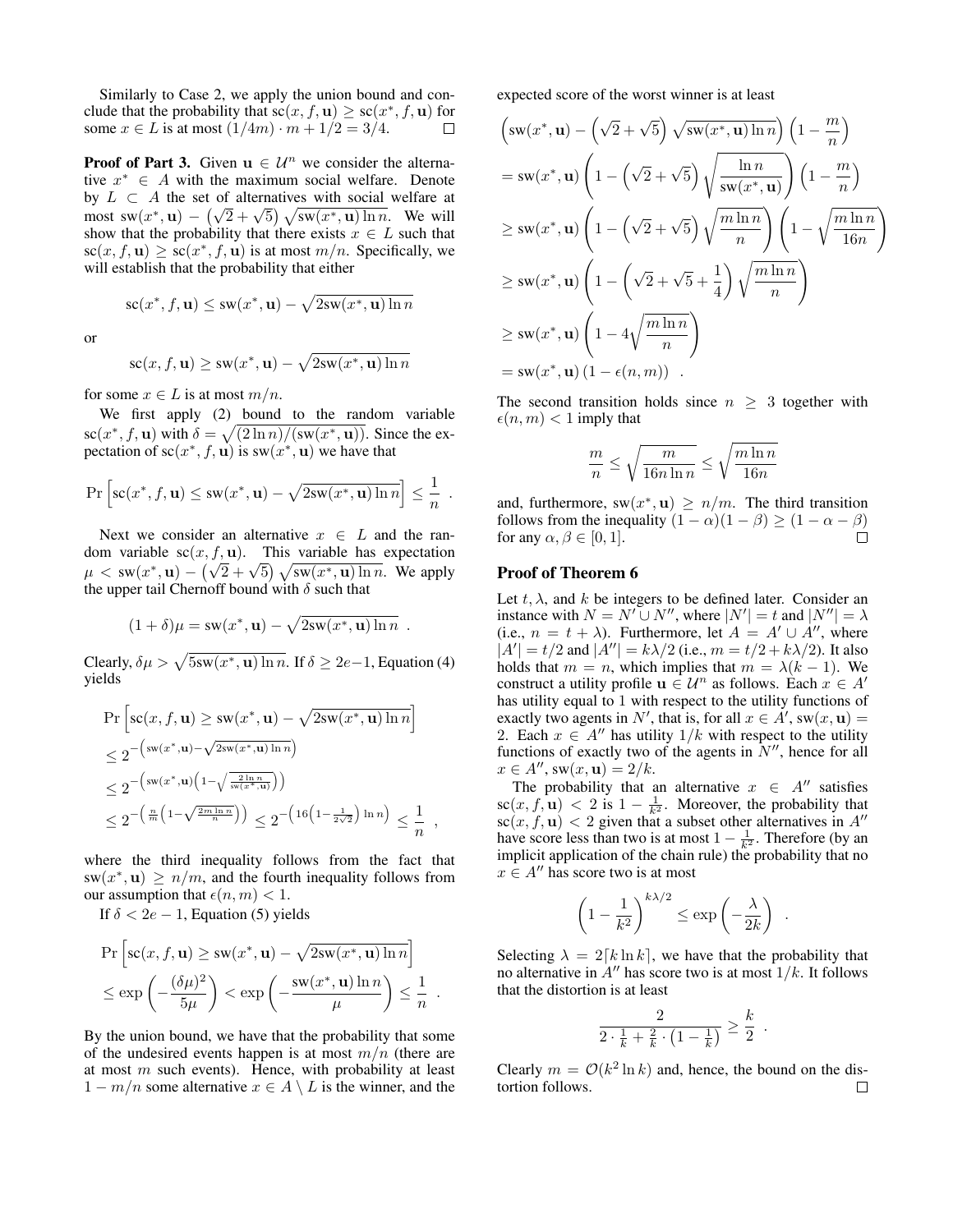# Proof of Theorem 7

Let u be a utility profile. Let  $x \in \text{win}(f, \mathbf{u})$  be a winning alternative, and let  $x^* \in A$  be an alternative which maximizes the social welfare. Alternative  $x^*$  has  $u_i(x^*) < 1/m$  with respect to  $n - \text{sc}(x^*, f, \mathbf{u})$  agents i, and has utility at most one with respect to  $sc(x^*, f, \mathbf{u})$  agents. Hence,

$$
sw(x^*, \mathbf{u}) < sc(x^*, f, \mathbf{u}) + (n - sc(x^*, f, \mathbf{u})) \cdot \frac{1}{m}
$$
  
=  $\frac{n}{m} + \left(1 - \frac{1}{m}\right) \cdot sc(x^*, f, \mathbf{u})$   
 $\leq \left(2 - \frac{1}{m}\right) \cdot sc(x, f, \mathbf{u}) \leq (2m - 1) \cdot sw(x, \mathbf{u})$ .

The third transition holds since  $x$  is a winning alternative (and, hence,  $sc(x^*, f, \mathbf{u}) \leq sc(x, f, \mathbf{u})$ ) and also has score at least  $n/m$  (since, by the definition of the embedding, at least one alternative is approved by each agent). The last transition follows from the definition of the embedding, which implies that  $sc(x, f, \mathbf{u}) \leq m \cdot sw(x, \mathbf{u})$ .  $\Box$ 

# Proof of Theorem 8

Let  $f$  be a deterministic embedding into Approval. Consider the utility function  $u^1 \in \mathcal{U}$  where  $u^1(a) = 0$ ,  $u^1(x) =$  $1/(m-1)$  for all  $x \in A \setminus \{a\}$ . We can assume that  $f(u^1)$ does not approve a and approves at least one  $x^* \in A \setminus \{a\}$ , otherwise we get infinite distortion by considering the utility profile where  $u_i \equiv u^1$  for all  $i \in N$ . Without loss of generality  $f(u^1)$  approves  $b \in A \setminus \{a\}.$ 

Now, let  $u^2 \in \mathcal{U}$  be defined by  $u^2(a) = 1$ ,  $u^2(x) = 0$ for all  $x \in A \setminus \{a\}$  (in particular,  $u^2(b) = 0$ ). We define a utility profile  $\mathbf{u} \in \mathcal{U}^n$  by setting  $u_i \equiv u^1$  for  $\lceil n/2 \rceil$  agents *i*, and  $u_i \equiv u^2$  for  $\lfloor n/2 \rfloor$  agents *i*. By the argument above it holds that  $b \in \text{win}(f, \mathbf{u})$ , but (using the assumption on the size of  $n$  and  $m$ ) it holds that

$$
dist(f, \mathbf{u}) \ge \frac{sw(b, \mathbf{u})}{sw(a, \mathbf{u})} \ge \frac{m-1}{2} .
$$

 $\Box$ 

We conclude that dist(f)  $\geq$   $(m-1)/2$ .

## Proof of Theorem 10

The proof is similar to the proof of Part 3 of Theorem 4. We use the following lemma.

**Lemma 12** (Hoeffding (1963)). Let  $X_1, ..., X_n$  be indepen*dent heterogeneous Bernoulli trials. Denote by μ the expectation of the random variable*  $X = \sum_i X_i$ *. Then for any*  $\lambda > 0$ ,

$$
\Pr[|X - \mu| \ge \lambda] \le \exp\left(-\frac{2\lambda^2}{n}\right) .
$$

Let  $\lambda = \frac{1}{2}$  $\sqrt{n \ln n}$ . Given  $\mathbf{u} \in \mathcal{U}^n$ , consider the alternative  $x^*$  with maximum social welfare and denote by L the set of alternatives with social welfare less than  $sw(x^*, u)$  –  $2\lambda(m - 1)$ . We will show that the probability that either

$$
sc(x^*, f, \mathbf{u}) \le \mathbb{E}[sc(x^*, f, \mathbf{u})] - \lambda
$$

or

$$
sc(x, f, \mathbf{u}) \ge \mathbb{E}[sc(x^*, f, \mathbf{u})] - \lambda
$$

for some  $x \in L$  is at most  $m/\sqrt{n}$ .

Using the Hoeffding bound for the random variable sc $(x^*, \bar{f}, \mathbf{u})$ , we have

$$
\Pr\left[\operatorname{sc}(x^*, f, \mathbf{u}) \le \mathbb{E}[\operatorname{sc}(x^*, f, \mathbf{u})] - \lambda\right] \le \Pr\left[\left|\operatorname{sc}(x^*, f, \mathbf{u}) - \mathbb{E}[\operatorname{sc}(x^*, f, \mathbf{u})]\right| \ge \lambda\right] \le \exp\left(-\frac{2\lambda^2}{n}\right) = \frac{1}{\sqrt{n}}.
$$

Now, Observe that for any  $x \in A$ ,

$$
\mathbb{E}[\mathbf{sc}(x, f, \mathbf{u})] = \sum_{i \in N} \left( u_i(x) \cdot 1 + (1 - u_i(x)) \cdot \frac{m-2}{m-1} \right)
$$

$$
= \left( 1 - \frac{1}{m-1} \right) n + \frac{\mathbf{sw}(x, \mathbf{u})}{m-1} .
$$

Therefore for every alternative  $x \in L$  it holds that  $\mathbb{E}[\mathrm{sc}(x^*, f, \mathbf{u})] - \lambda \geq \mathbb{E}[\mathrm{sc}(x, f, \mathbf{u})] + \lambda$ . Using this observation and the Hoeffding bound for the random variable  $\mathrm{sc}(x, f, \mathbf{u})$ , we have

$$
\Pr\left[\mathrm{sc}(x, f, \mathbf{u}) \geq \mathbb{E}[\mathrm{sc}(x^*, f, \mathbf{u})] - \lambda\right] \n\leq \Pr\left[\mathrm{sc}(x, f, \mathbf{u}) \geq \mathbb{E}[\mathrm{sc}(x, f, \mathbf{u}) + \lambda] \right] \n\leq \Pr\left[\mathrm{sc}(x, f, \mathbf{u}) - \mathbb{E}[\mathrm{sc}(x, f, \mathbf{u})] \right| \geq \lambda] \n\leq \exp\left(-\frac{2\lambda^2}{n}\right) = \frac{1}{\sqrt{n}}.
$$

By the union bound the probability that some of the unde-By the union bound the probability that some of the undesirable events happen is at most  $m/\sqrt{n}$ . Hence, with probsirable events nappen is at most  $m/\sqrt{n}$ . Hence, with probability at least  $1 - m/\sqrt{n}$  there is no  $x \in L$  among the winners. We conclude that the expected social welfare of the worst winner is at least

$$
(\mathbf{sw}(x^*, \mathbf{u}) - 2\lambda(m-1)) \left(1 - \frac{m}{\sqrt{n}}\right)
$$
  
=  $\mathbf{sw}(x^*, \mathbf{u}) \left(1 - \frac{(m-1)\sqrt{n \ln n}}{\mathbf{sw}(x^*, \mathbf{u})}\right) \left(1 - \frac{m}{\sqrt{n}}\right)$   
 $\ge \mathbf{sw}(x^*, \mathbf{u}) \left(1 - m(m-1)\sqrt{\frac{\ln n}{n}}\right) \left(1 - \frac{m}{\sqrt{n}}\right)$   
 $\ge \mathbf{sw}(x^*, \mathbf{u}) \left(1 - m(m-1)\sqrt{\frac{\ln n}{n}}\right)^2$   
 $\ge \mathbf{sw}(x^*, \mathbf{u}) \left(1 - 2m(m-1)\sqrt{\frac{\ln n}{n}}\right)$   
=  $\mathbf{sw}(x^*, \mathbf{u}) (1 - \epsilon(n, m)).$ 

The first transition follows by substituting  $\lambda$ , the second transition holds since  $sw(x^*, \mathbf{u}) \ge n/m$ , the third transition easily follows by the condition on  $\epsilon(n, m)$  using  $n \geq 3$ , and the fourth transition follows from  $(1 - \alpha)^2 \geq 1 - 2\alpha$ . This concludes the theorem's proof.  $\Box$ 

#### Proof of Theorem 11

Let f be a randomized embedding into Veto. Let  $N = N' \cup$  $N''$ , where  $|N'| = n - \lambda$  and  $|N''| = \lambda$ , with  $\lambda$  to be defined